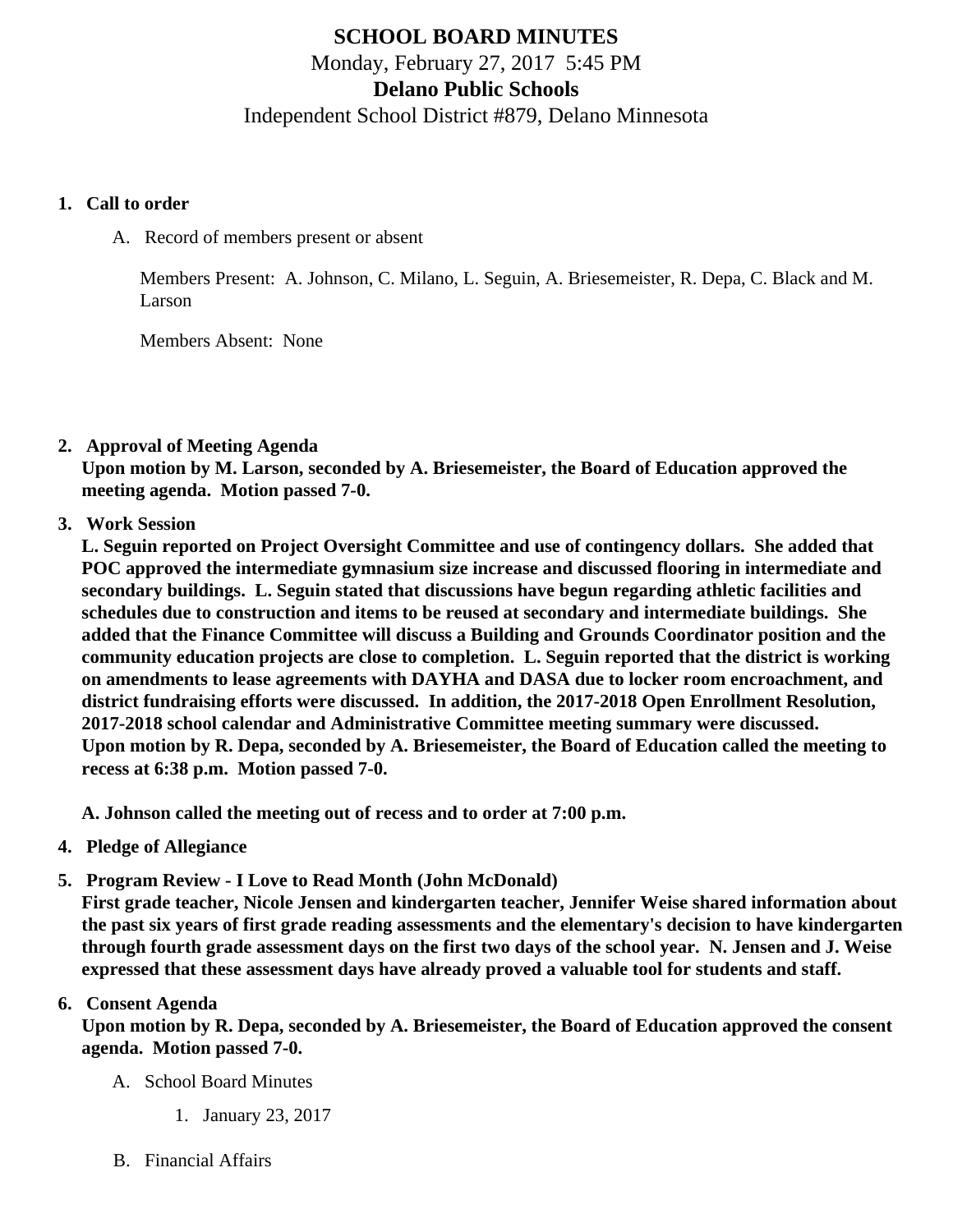- 1. [Current Budget Status with Year-to-Date Adjustm](/docs/district/Business_Office/Budget_Report_Feb_2017.pdf)ents
- 2. [I](/docs/district/Business_Office/Bond_Investment_schedule_Jan_17.pdf)[nvestment Transactio](/docs/district/Business_Office/January_2017_Investment_Schedule.pdf)ns
- 3. [Construction Bond Investment Transacti](/docs/district/Business_Office/Bond_Investment_schedule_Jan_17.pdf)ons
- 4. [Wire Transfer](/docs/district/Business_Office/January_2017_Wire_Transfer.pdf)s
- 5. [Minnesota Liquid Asset Fun](/docs/district/Business_Office/January_2017_LAF.pdf)d
- 6. [Cash Repo](/docs/district/Business_Office/January_2017_Cash_Report.pdf)rt
- 7. [Revenue Report by Fu](/docs/district/Business_Office/SCHOOL_BOARD_REPORTS_-_REVENUE_BY_FUND_TOTAL__(Date__6_2017).pdf)nd
- 8. [Expense Report by Fu](/docs/district/Business_Office/SCHOOL_BOARD_REPORTS_-_EXP_BY_FUND_TOTAL__(Date__6_2017).pdf)nd
- 9. [Expense Report by Progra](/docs/district/Business_Office/SCHOOL_BOARD_REPORTS_-_EXPENDITURES_BY_PROGRAM__(Date__6_2017).pdf)m
- 10. [Expense Report by Obje](/docs/district/Business_Office/SCHOOL_BOARD_REPORTS_-_EXPENDITURES_BY_OBJECT__(Date__6_2017).pdf)ct
- 11. [List of Bills Presented for Payme](/docs/district/Business_Office/DETAIL_OF_MONTHLY_BILLS_PRESENTED_FOR_PAYMENT_(Dates__01_01_17_-_02_23_17).pdf)nt
- 7. [Resolution for Acceptance of Gifts](/docs/district/Business_Office/Resolution_for_Acceptance_of_Gifts_2.27.17.pdf) Upon motion by C. Milano, seconded by L. Seguin, the Board of Education approved the Resolution for Acceptance of Gifts. Motion passed 7-0.
- 8. [Personnel Matters:](/docs/district/Business_Office/02.27.17.pdf) Upon motion by L. Seguin, seconded by M. Larson, the Board of Education approved the personnel matters. Motion passed 7-0.
- 9. Public Comment: None
- 10. Administrative Reports
	- A. Superintendent

M. Schoen thanked school board members for their service to the school district community. He shared an update on the building projects and stated that renderings will be posted throughout buildings as a visual display for community members. M. Schoen reported that the district is in year 4 of the 5 year strategic plan. He stated that at the beginning of year 5 the district will make adjustments to the four major aims to set the course for the next five years. M. Schoen reported th 90% of the K-6 math curriculum mapping is complete, each course will be vertically and horizontall aligned and mapped to state and national standards. He added that secondary courses are mapped differently depending on the course and specific curriculum. M. Schoen stated that the district goa to finalize all maps pre-k through grade 12 so they are seamless and aligned. M. Schoen shared that staff members have developed two major goals for professional development which include curriculum mapping and hands on technology training. He added that the district has formed a task force to analyze learning management systems, data warehouse management and curriculum mapping tools. M. Schoen added that vendors that provide all three tools are being considered to streamline this educational investment.

- B. Principals:
	- 1. Mr. Voight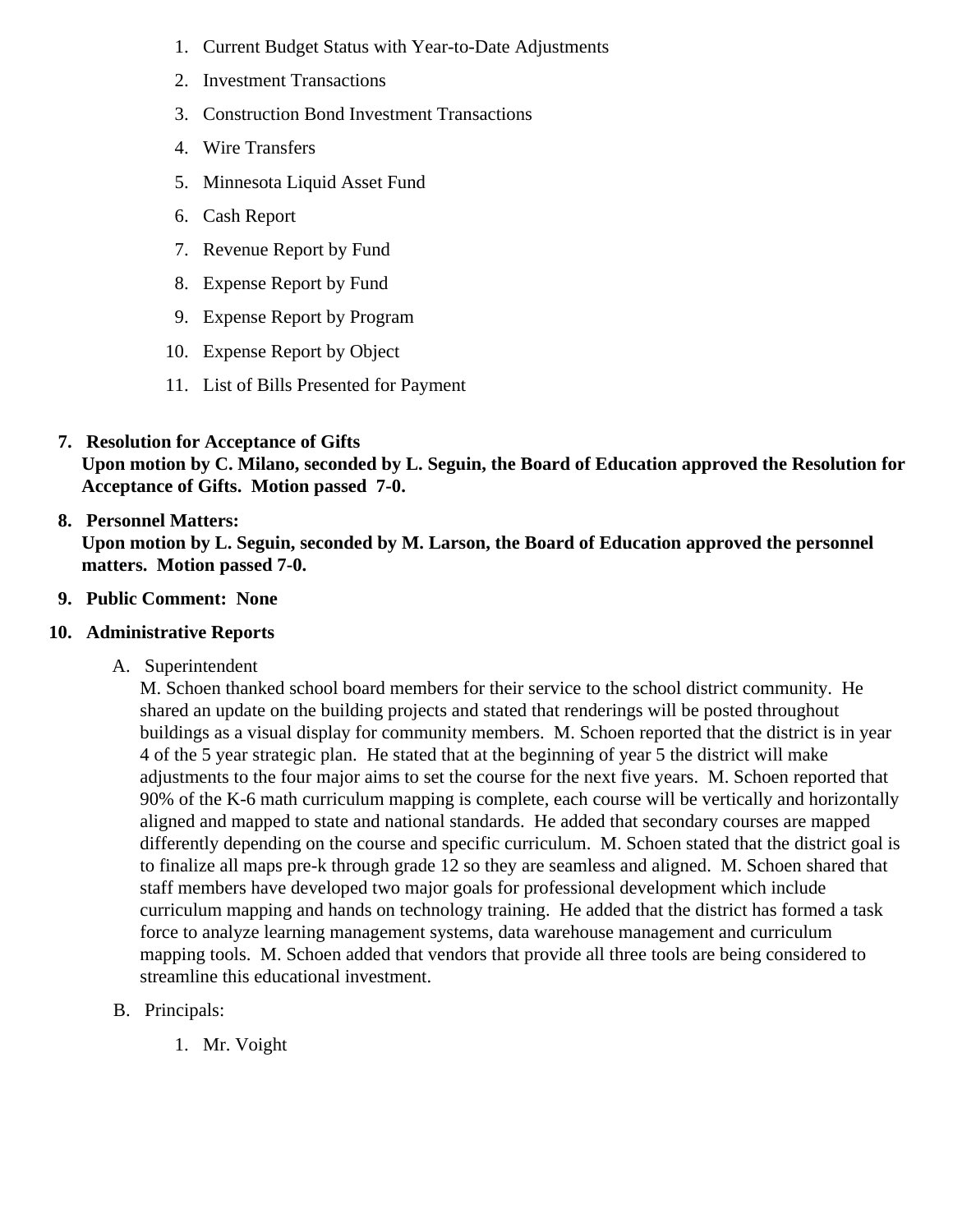B. Voight reported that the Pennies for Patients fundraiser surpassed their goal of \$8000. He thanked Mr. Schramel and the MS Student Council for their work during this fundraiser. He added that the Butterbraid fundraiser will begin soon and is sponsored by MS PIE. B. Voight stated that MCA testing season will begin the first week of April. He stated that on Monday, March 6 and Tuesday, March 7, Intermediate School Informational meetings will be held for parents and community members. B. Voight plans to collect questions, comments and concerns, discuss with team members, and explore methods of communication regarding the new school to keep stakeholders informed.

2. Dr. Heil

S. Heil shared information regarding section and state tournament participants in activities and athletics. He reported that all juniors will take the ACT test on Tuesday, February 28. S. Heil reported that registration conferences were held February 6 and the the schedule is developing for the 2017-18 school year. A. Johnson shared that parents are thankful they can be a part of the registration process. S. Heil shared information about new high school class offerings which included Intro to Computer Science and Computer Science Principles, which is offered through the Project Lead the Way program. He added that the HS Blood Drive will be held March 1, and staff are working on parking/street adjustments to assist with traffic flow.

3. Mr. McDonald

J. McDonald reported I Love to Read month is underway and the goal of each team at the elementary is to reach 200,000 minutes. He added that the Reading Carnival is Friday, March 3. J. McDonald stated that ES PIE will sponsor the APEX Fun Run fundraiser in March, students can be sponsored for the amount of laps they run in 30 minutes and the money raised will be used to enhance the kindergarten playground and add student technology at the elementary. He added that the Tiger Fun Fair was well attended and a Tiger Way Celebration was held on Friday, March 3. J. McDonald also noted that third grade teacher, Charlene Warne, has become a semi-finalist for MN Teacher of the Year.

C. Business Manager

M. Reeder reported that lawn mowing bids for the 2017 season are due in the district office by Thursday, March 9, at 10:00 a.m. and the chosen vendor will be announced at the March 20 school board meeting. She added that health insurance bids are due in the district office by Tuesday, March 28, at 3:00 p.m. M. Reeder stated that three members of the Delano Teachers Association, M. Schoen, and M. Reeder will attend a meeting on March 30 to open and discuss bids. On April 6, an insurance committee meeting will be held to review and discuss bids. She added that if needed, negotiations can be had with vendors and the chosen vendor will be disclosed at the April or May school board meeting.

D. Community Education Director

D. Johnson stated they are looking for additional members for T. Friedman's new book discussion group. She reported that the elevator inspection is scheduled for March 15, S. Kennedy is back in the front office and they are making adjustments to the door locking system. D. Johnson shared that Pathway II funding was approved for early learning scholarships and amount was increased to \$22,500 each year for two years, Delano will be a pre-k site for MN Reading Corps program again this year, Early Childhood Screening will take place on March 9 and 10, the DHS Robotics Team presented their robot to young students to spark an interest in the program, Tiger Kids Club registration opens for current families on February 28 and new families on March 14. In addition, the TKC Advisory Council is sponsoring a Gerten's fundraiser for families and community members. D. Johnson stated that the Skiing/Snowboarding Club season is complete, gymnastics has started a new session, special education activities have included bowling and swimming, the Twinkle, Twinkle Dance and RISE Dance will take place on March 5 and two Destination Imagination teams have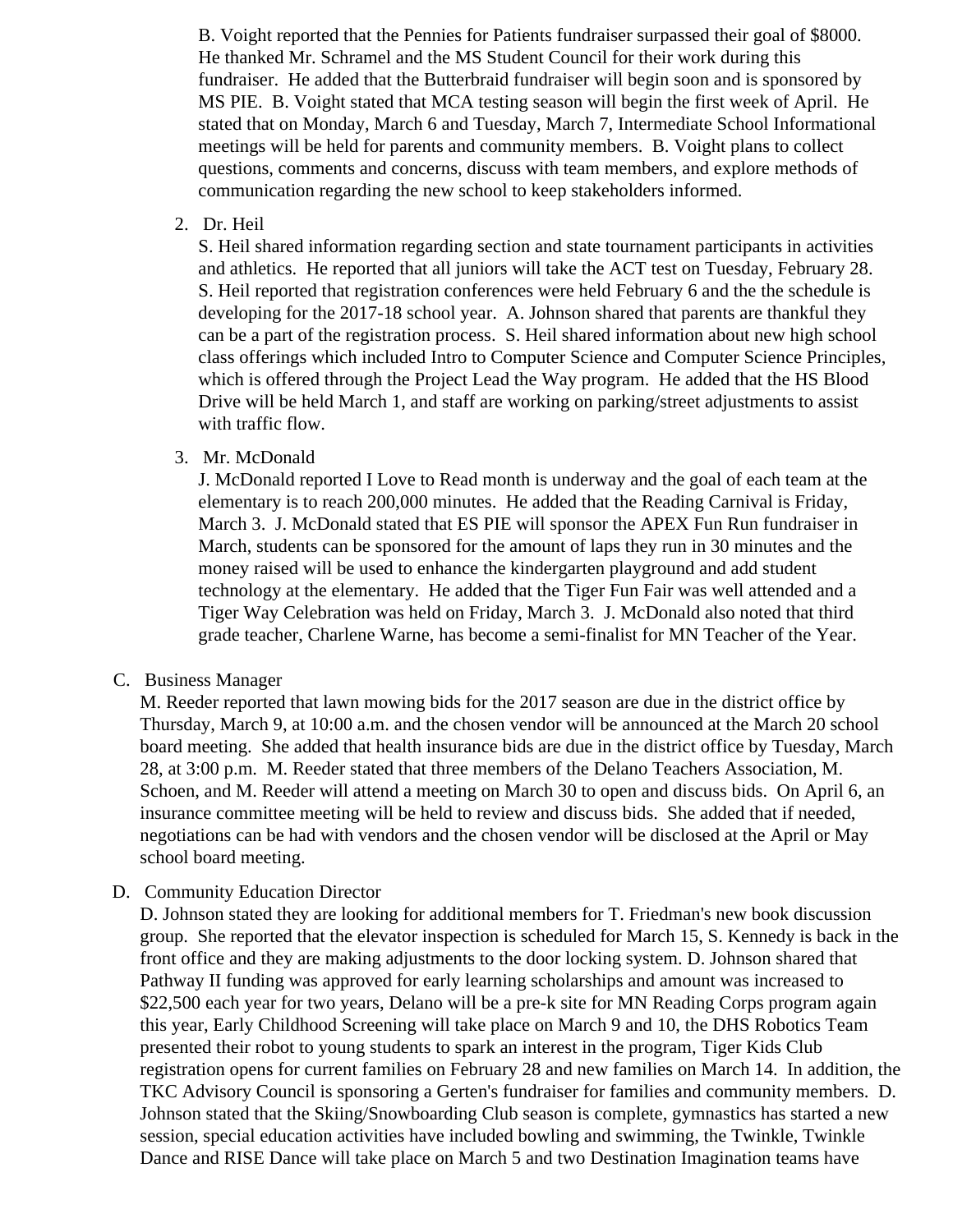qualified for the state tournament thus far, with the remainder of the teams competing in regionals Saturday, March 25.

## 11. Student Board Representatives Report

#### A. Alex Moe reported

A. Moe reported that DES celebrated I Love to Read Month with the east and west sides of the building competing for the most minutes. He stated that their goal is 200,000 minutes and the west leading at this time. A. Moe stated that the Tiger Fun Fair was well attended and Jump Rope for Heart raised \$9100 this year and their goal was \$6500. He added that DMS celebrated Winterfest with dress up days, Pennies for Patients raised \$8293.61, History Day was successful and student enjoyed the bowling unit in physical education. He added that DHS students participated in Suicide Prevention Awareness Day and students felt it was a very positive experience. A. Moe shared information on athletic regional and state competitions, ACT test date, upcoming Robotics team competitions, Winterfest, and the March Blood Drive. He also stated that 60-70 students are signe up to participate in the Polar Plunge to raise money for Special Olympics. A. Moe reported that the question of the month asked students their opinion on the building projects. He shared that elementary students loved the new part of the building, but were frustrated that they couldn't use the fields during recess; middle school students were excited about the new performing arts center and were interested in how the curriculum and scheduling would work at the intermediate and seconda schools; high school students wanted to know when the performing arts center would be completed what is going to happen to the TAC weight room and if there will be additional parking spaces. A. Moe stated that overall the students were excited about the building projects.

## 12. Board Reports

- A. MAWSECO Board Minutes 1.24.17 A. Johnson reported the last meeting was an organizational meeting and they welcomed a new board member from Rockford.
- B. Wright Technical Center Board Minutes 2.7.17

A. Briesemeister reported the last meeting was an organizational meeting and he was appointed to Meet & Confer and Re-Licensure Committees. He added that a Ford motor was donated to the au mechanics program and donations were made for additional training for instructors. A. Briesemeis stated that WTC's business report proves they are financially stable. He added that the WTC directors reported on their strategic plan.

C. District Advisory Committee Minutes 2.9.17

A. Johnson reported that Marji Miller, DMS Social Studies Teacher, shared parts of social studies curriculum and demonstrated 5th and 6th grade projects with committee. A. Johnson encouraged parents to contact Joe Vieau, Director of Teaching and Learning, to fill open positions on the curriculum committee. She shared that 9th and 10th grade social studies curriculum will be shared April.

D. Schools for Equity in Education (SEE)

R. Depa reported that a 2% increase to the funding formula each year for the next two years is being discussed at the legislature, there are 36 bills on education funding up for consideration during this legislative session, and Rep. Joe McDonald is a member of the committee working on funding equalization and debt aid. R. Depa stated that a speaker discussed student discipline and keeping kids in school, yet pertained mostly to minority students. M. Schoen stated SEE is waiting on the state funding forecast to get a sharper vision of what legislature will do with funding. He added that he will testify to legislature in regards to funding equalization and debt aid.